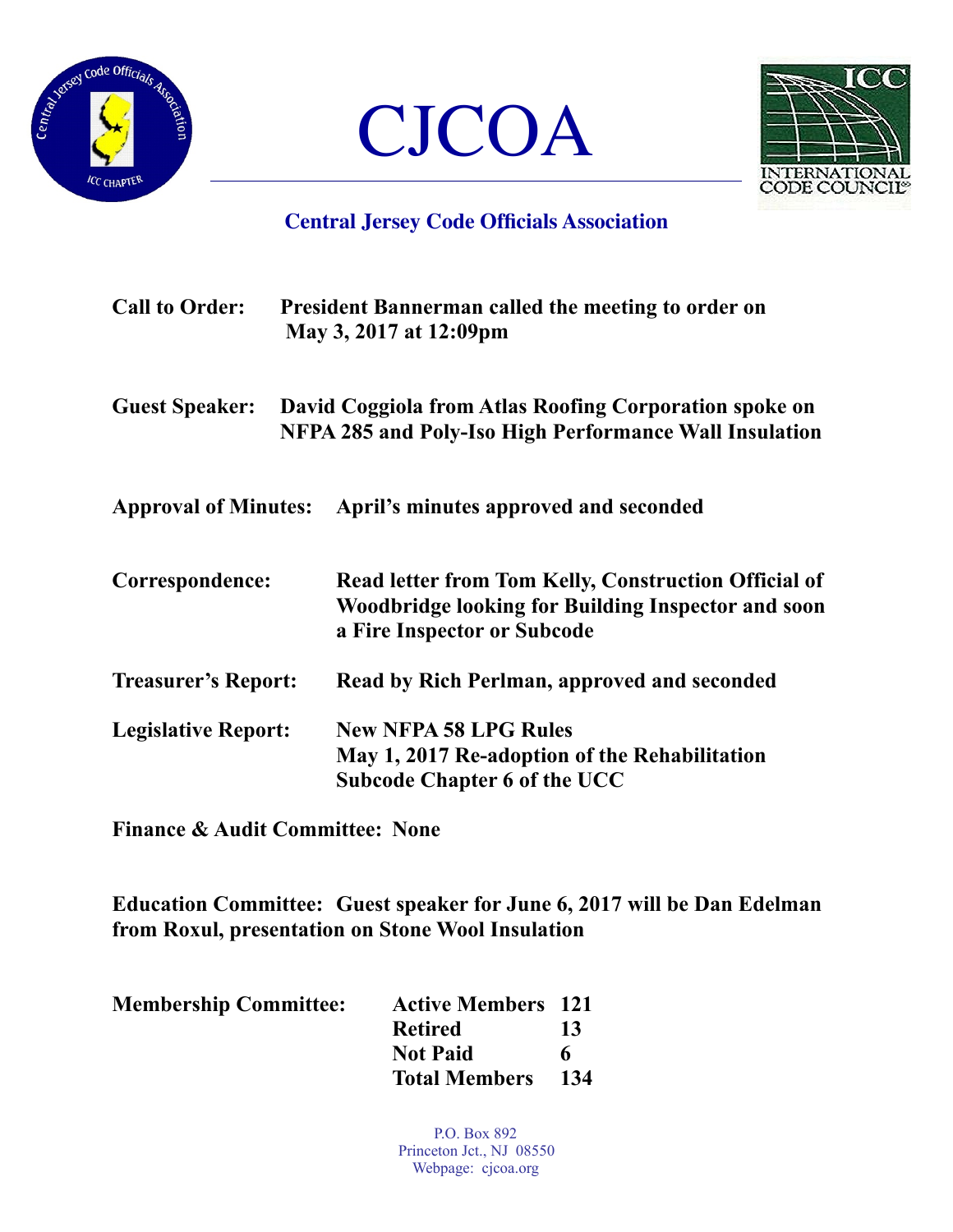**By-Laws Committee: No Report** 

**Historical Committee: No Report** 

**Good & Welfare Committee: John Fiedler - Ed Wasser was very appreciative and said thank you for his Life Membership Please keep Ed in our prayers Thank You from Lonnie Baldino** 

**Public Relations: None** 

**Code Change Committee: Code Advisory Board Meeting was cancelled** 

 **Building: None** 

 **Electric: None** 

**Plumbing: None** 

 **Fire: Still waiting for Carbon Monoxide Adoption to come out** 

**Nominating Committee: None** 

**Scholarship Committee: None** 

**Website Committee: New Webpage up and running** 

**Golf Committee: As of this date we have 90 Golfers and the outing is May 17, 2017** 

> P.O. Box 892 Princeton Jct., NJ 08550 Webpage: cjcoa.org